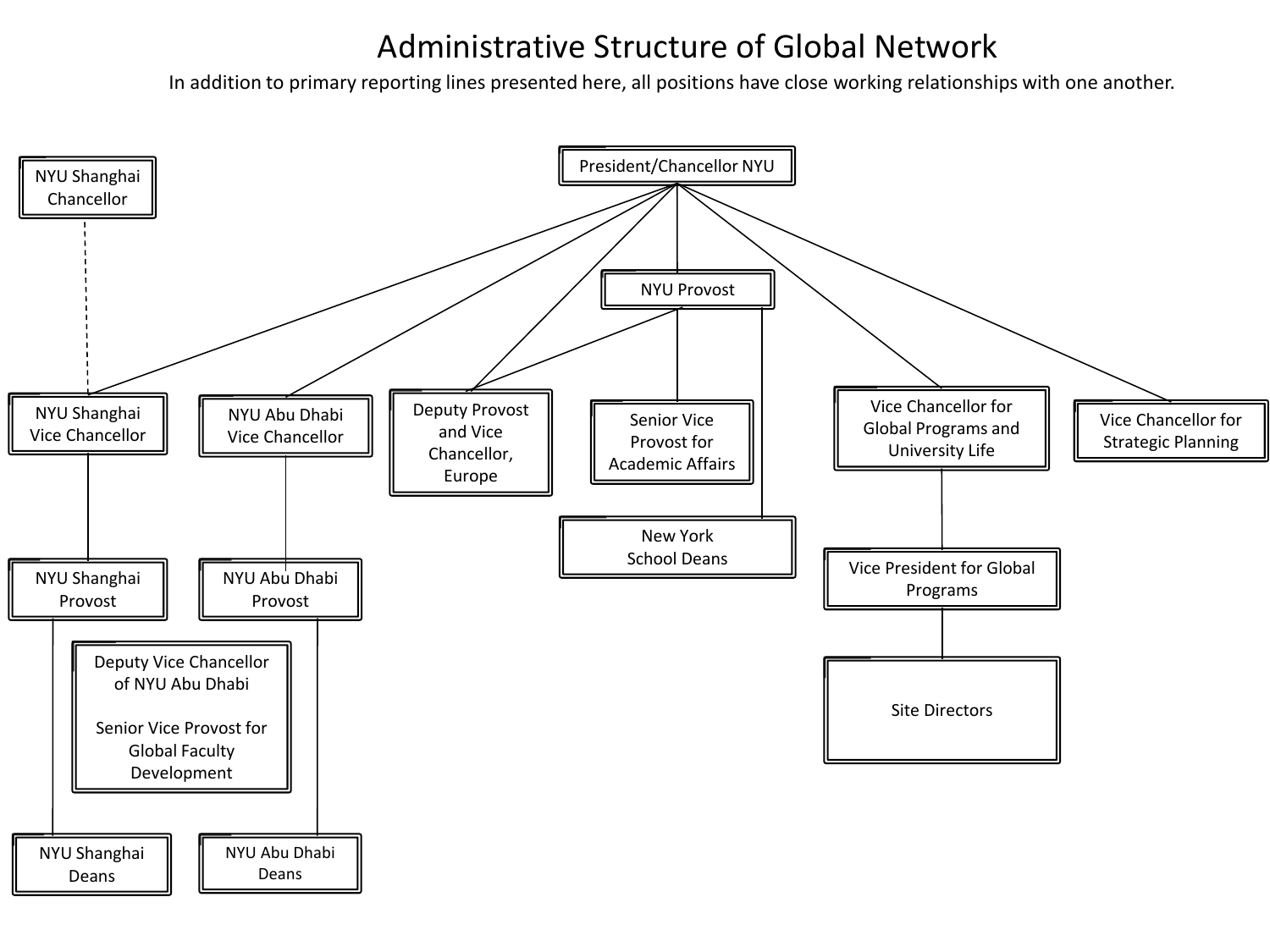## **ADMINISTRATIVE STRUCTURE OF NYU'S GLOBAL NETWORK**

1. The President/Chancellor of NYU is the chief officer of all NYU, including NYU Abu Dhabi, NYU Shanghai, and NYU's global Sites.

2. The NYU Provost is the senior provost of all NYU.

3. The NYU Abu Dhabi Vice Chancellor reports to the NYU President; the NYU Abu Dhabi Provost reports to the NYU Abu Dhabi Vice Chancellor, and has a close working relationship with the NYU Provost. The NYU Abu Dhabi deans report to the NYU Abu Dhabi Provost.

4. The NYU Shanghai Vice Chancellor reports to the NYU President. The NYU Shanghai Provost reports to the NYU Shanghai Vice Chancellor, and has a close working relationship with the NYU Provost. The NYU Shanghai deans report to the NYU Shanghai Provost. Under Chinese law, NYU Shanghai also has a Chancellor who must be a Chinese national; this Chancellor provides advice to the NYU President and NYU Shanghai Vice Chancellor and convenes the NYU Shanghai Board.

5. The Vice Chancellor for Global Programs and University Life reports to the NYU President, has a dotted line to the NYU Provost, and has close working relationships with the NYU Abu Dhabi and NYU Shanghai Vice Chancellors, the NYU Vice Chancellor for Strategic Planning, the Senior Vice Provost for Academic Affairs, and the New York School Deans. Reporting to the Vice Chancellor is the Vice President for Global Programs who oversees the day-to-day operation of the global sites. This Vice Chancellor oversees university-wide admissions and student life (New York, Abu Dhabi, Shanghai) and operations of the Sites, including curricular and faculty matters at the Sites, together with the Senior Vice Provost for Academic Affairs.

6. The Vice Chancellor for Strategic Planning provides advice on academic relationships among schools in New York, NYU Abu Dhabi, NYU Shanghai, and Global Programs. This Vice Chancellor reports to the NYU President, has a dotted line to the NYU Provost, and has close working relationships with the NYU Provost and the leadership teams of NYU Abu Dhabi, NYU Shanghai, and Global Programs.

7. The Deputy Provost/Vice Chancellor, Europe reports to the NYU President and the NYU Provost, works closely with the Deans, Directors, and Schools on academic planning, and directs the Provost's Global Research Initiatives Program, which supports faculty and graduate research at NYU's global Sites.

8. The Senior Vice Provost for Global Faculty Development coordinates the recruitment of tenured, tenure-track, and contract faculty at NYU Abu Dhabi and NYU Shanghai. The Deputy Vice Chancellor of NYU Abu Dhabi coordinates the appointment of New York faculty members as affiliated faculty at NYU Abu Dhabi and NYU Shanghai.

9. The NYU President, NYU Provost, NYU Abu Dhabi Vice Chancellor, and NYU Shanghai Vice Chancellor have final authority over academic decisions at NYU Abu Dhabi and NYU Shanghai. Decisions involving the hiring of tenured and tenure-track faculty at NYU Abu Dhabi and NYU Shanghai (searches, tenure decisions, etc.) require not only the approval of the NYU Abu Dhabi (NYU Shanghai) leadership but also the NYU Provost.

10. New York School Deans have oversight over New York's academic programs. All and any agreements between NYU Abu Dhabi, NYU Shanghai, or Global Programs and New York departments or faculty require approval of the relevant New York dean. Courses offered at the Sites and faculty teaching these courses require approval by the sponsoring departments/schools and the relevant Dean.